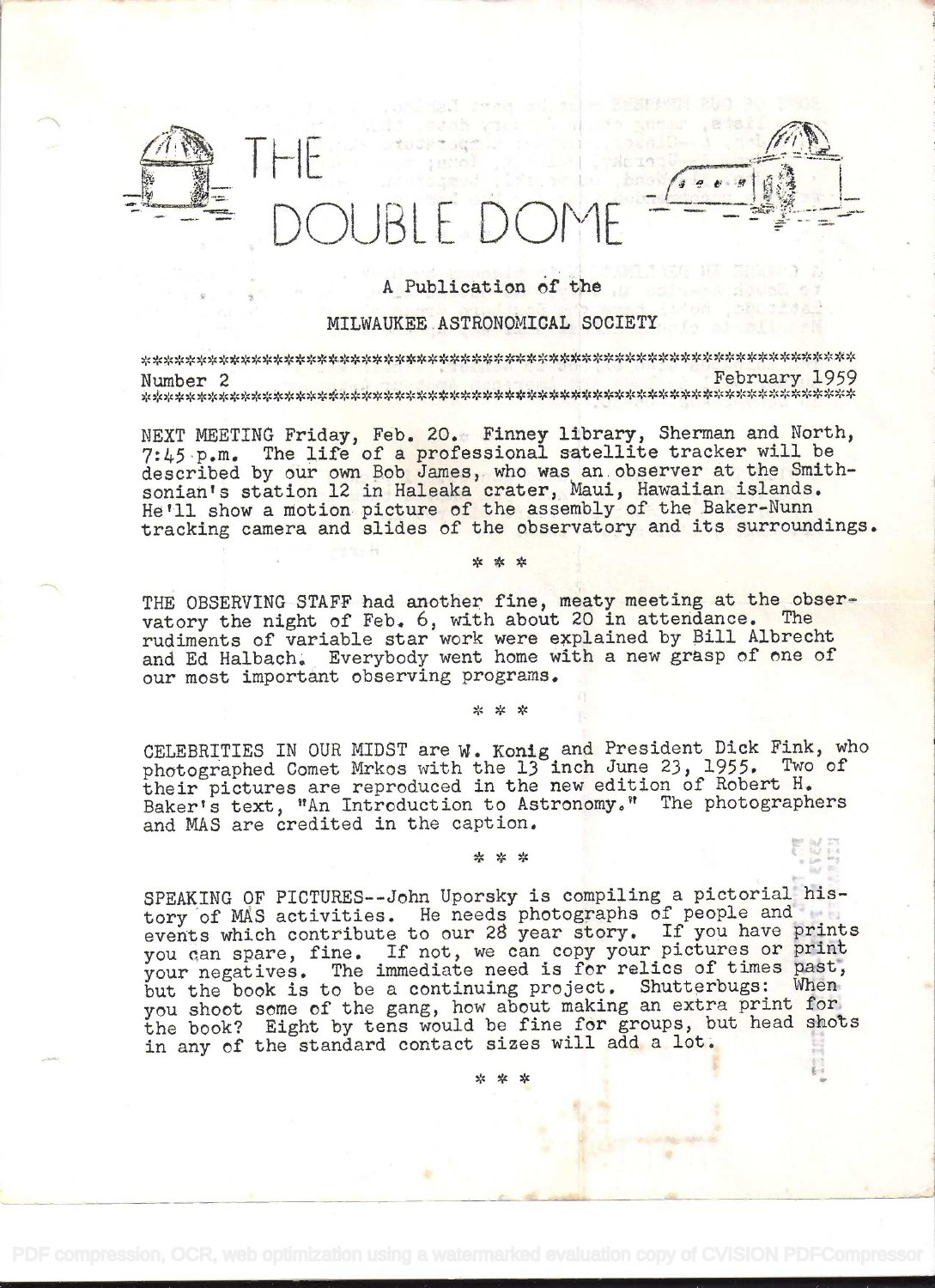SOME OF OUR MEMBERS must be part Eskimo. The log at the observatory lists, among other January data, these names:

Jan. 4--Glaser, Bowman; temperature -10.5

Jan. 5--Uporsky, Halbach, Tonn; temperature -12.5

Jan. 31--Wend, Osypowski; temperature -12 We have recommended. them for the Nome station.

A CHANGE IN DECLINATION is planned by Dick Wend. He intends going to South America in July. At Buenos Aires, 35 degrees south latitude, he'll have the Southern Cross almost overhead and the Magellanic clouds almost half way up the sky. Lucky guyl

The Halbachs also expect to wander. Their western trip next summer will include the American Amateur Astronomers' convention in Denver Aug. 28-30.

\* \*. \*

I DIDN'T EITHER steal those gloves. I picked up a pair at the observatory, wore them home and shoved them into my pocket--on top of my own identical pair. If you'll call me at SU 2-6544, Mr. Owner, I'll return them.

Harry Pease

sidde film is the "n share with with

ma Philip Roomet Fall NAME AND DESCRIPTIONS

TA TAL A

a thug Mon this sinkner is at - and dues windows: The seaties

 $\label{eq:3.1} \frac{\partial}{\partial x} \left[ \frac{\partial \phi}{\partial x} \right] \left[ \frac{\partial \phi}{\partial x} \right] = - \frac{2\alpha}{\alpha} \exp \left[ - \frac{\partial \phi}{\partial x} \right] \,.$ 

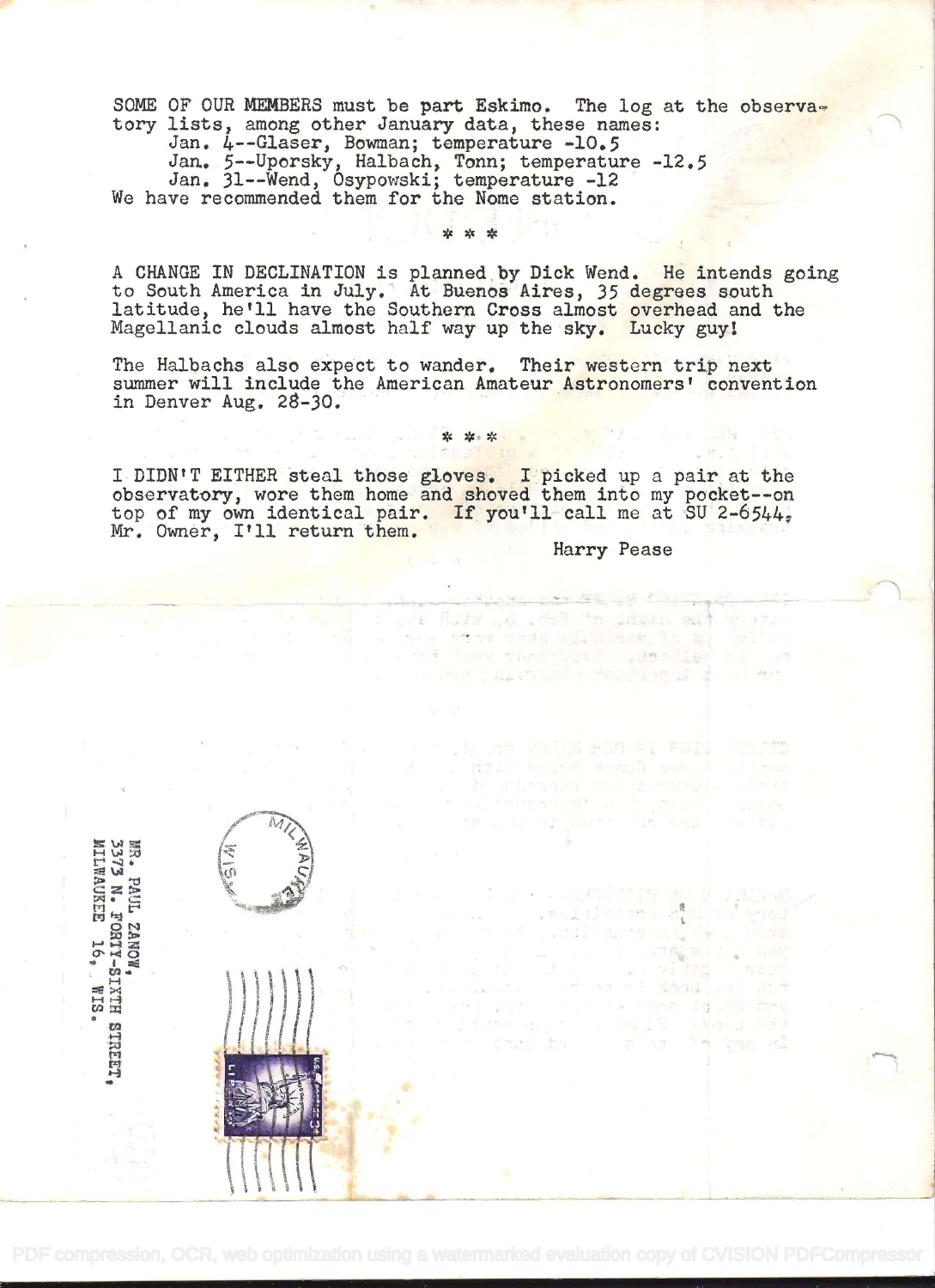

A Publication of the MILWAUKEE ASTRONOMICAL SOCIETY

NEXT MEETING Friday, April 17. Finney library, Sherman and North, 7:45 p.m. John Geraci will provide a rocketry program including recorded signals from the satellites.

TWINKLE, TWINKLE, LITTLE ALBRECHT--Bill was literally the star of the show at the April 3 observers meeting. He used a flashlight to simulate a star being occulted and some 35 members drilled with stopwatches and WWV. The observers proved they need a lot of practice; the kind of timing results we got showed so much variation that some must have been worse than useless.

TOM OSYFOWSKI saw the fog shrouded sun reflected in a store window Mar. 30 and picked out four naked eye sunspots. He confirmed them later in the day with his six inch.

He has the nova search maps. See him for your choice of assignments.

WE ARE HAFFY to report that Shirley Brichta, who has served so valuably in managing the guest program, is home again and progressing well after surgery that kept her in the hospital two weeks.

DON'T FORGET the North Central Region (Astronomical League) Convention at the AEC'S Argonne national laboratory, about 20 miles southwest of Chicago, May 23. Registration is \$1 until May 1. See Bob James for details.

Does anybody have a paper to submit?

ARE YOU DOING ANYTHING? Tell the Double Dome, at 18260 S.<br>Lothmoor dr., Brookfield. We can't print it unless we know it. Believe us, the society is interested in your activities.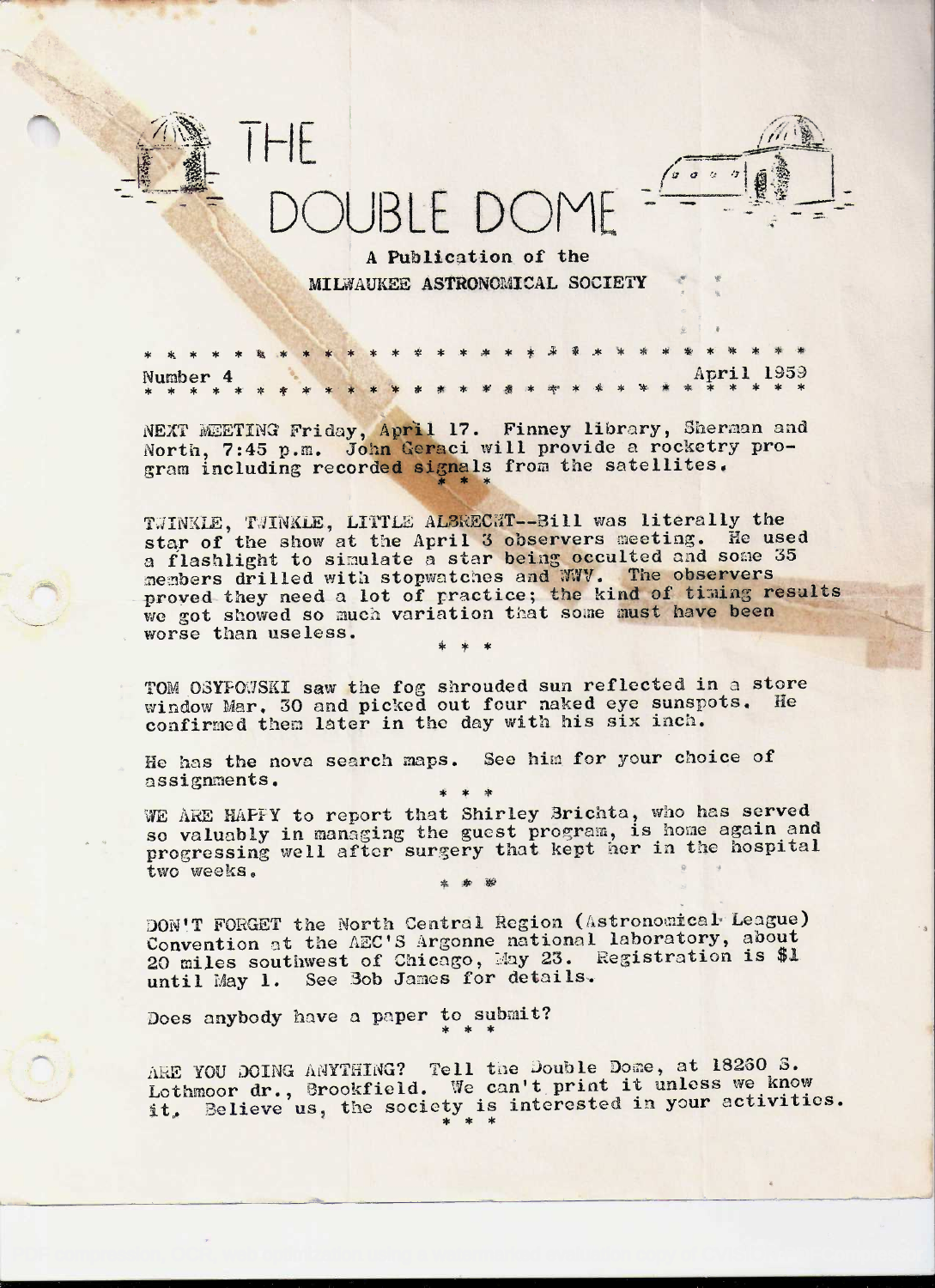A Publication of the MILWAUKEE ASTRONOMICAL SOCIETY

**SEARCH SEARCH** 

**May 1959** Number 5

NEXT MEETING Friday, May 15. Finney Library, Sherman and North,<br>7:45 p.m. Dick Wendt will summarize a report by the Astronomical Society of the Pacific on Mira Ceti, and we will hold our annual election of directors.

The nominating committee is proud to offer an outstanding slate of eight; our only regret is that there are only four jobs to fill. The committee nominees are Mrs. Caroline Kliman and John Uporsky,<br>both eligible incumbents, and (alphabetically) Ralph Brichta, John Dahlberg, Gale Highsmith, Bob James, Eugene Strzyzewski, Dick Wendt. Nominations from the floor will be accepted, so if we missed your favorite candidate put him in the running.

THE OBSERVING STAFF met at the observatory May 1. Phil Glazer talked on the planets. These sessions are proving to be real dandies; if you want to look at the heavens this is the place to learn what to look for.

OUR NEW PHOTO ALBUM is ready for your contributions. Mr. Dooley burned a beautiful observatory sketch into a wooden cover made by Mr. Uporsky, so our pictorial history will look fine on the Now let's dig up the pictures to fill it up. outside.

PROMOTION--MAS has been designated a Prime A Moonwatch station, which means that it is technically one of the best and will be assigned special tasks and supplied special equipment No-details are known yet.

BARGAIN COUNTER--Treasurer Ray Ball has been notified that the Sky Fublishing Co. will sell us books at about 20% discount if we order through him. Books will be shipped direct to you.

Mrs. Kliman has been notified that W. Godfried, 507 First av., Pewaukee, wants to sell a brand new 2.4 inch Unitron model 114 for \$75. He says it costs \$125 at retail. (Check before you buy.)